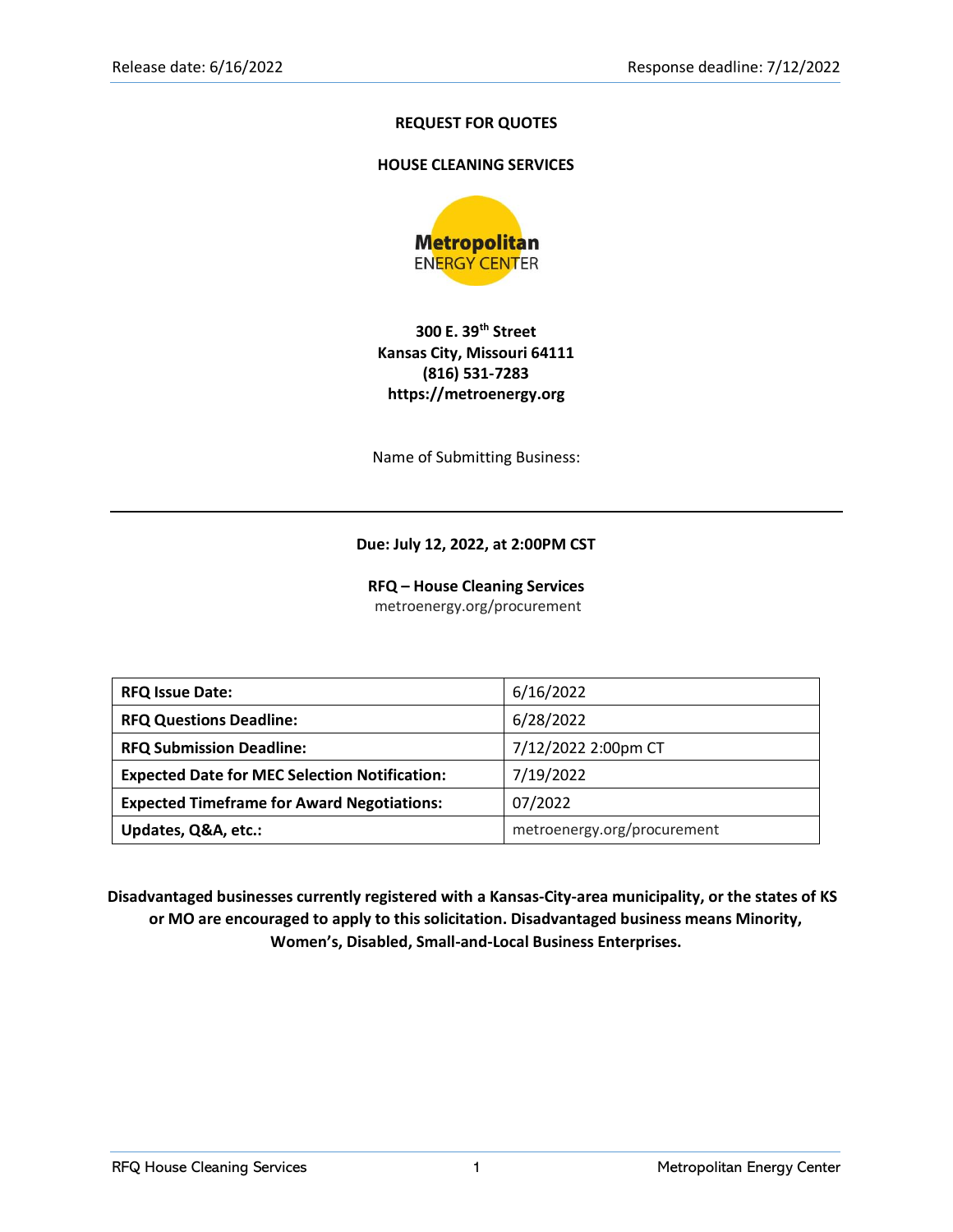# Contents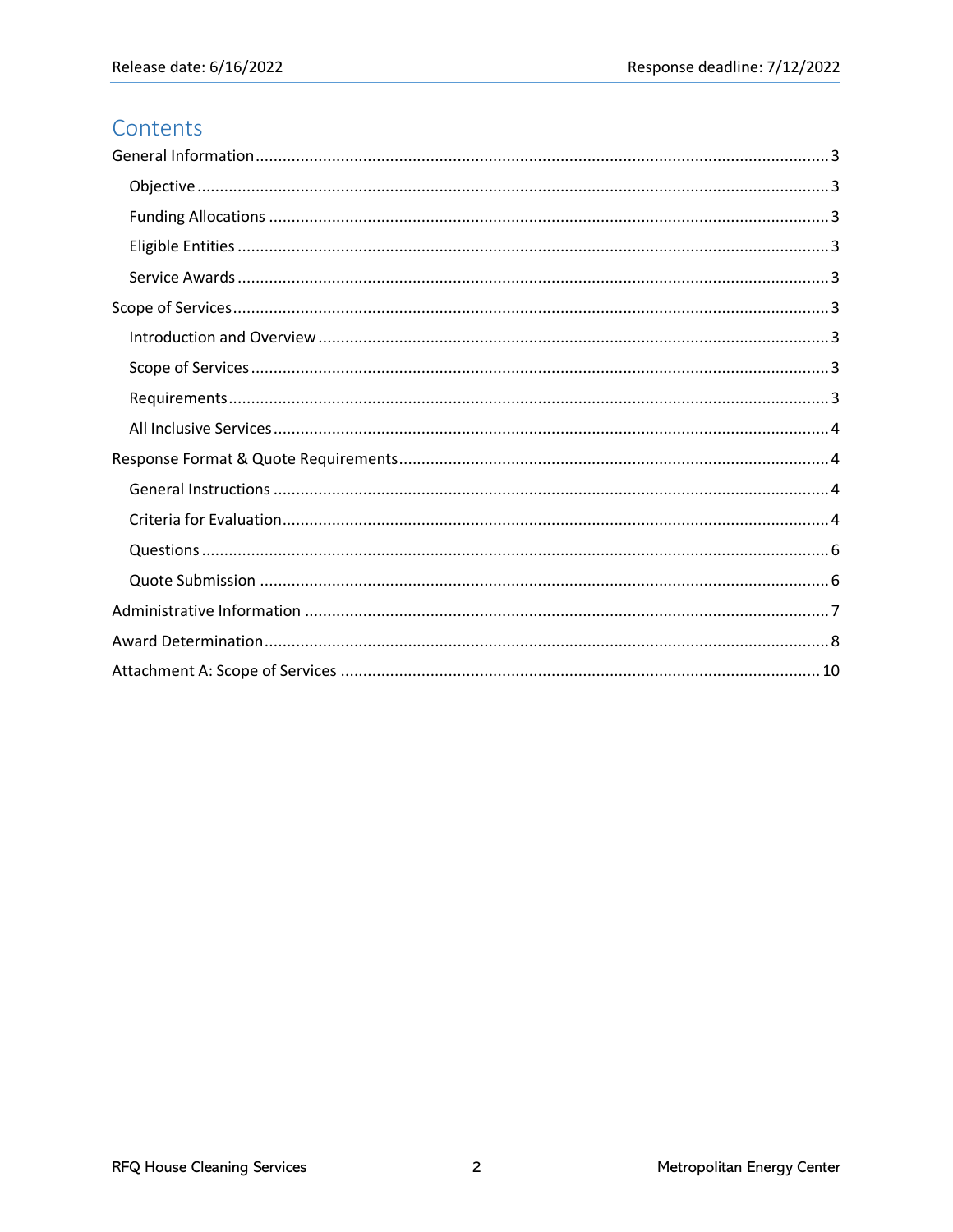# <span id="page-2-0"></span>**General Information**

#### <span id="page-2-1"></span>**Objective**

Metropolitan Energy Center (MEC) is issuing this Request for Quotes (RFQ) for Housecleaning Services for the Project Living Proof (PLP) house.

Offerors are required to submit written quotes that present the offeror qualifications and understanding of the work to be performed. The offeror's quotes should be prepared simply and economically and should provide all the information it considers pertinent to its qualifications for the Specifications listed herein. Emphasis should be placed on completeness of services offered and clarity of content.

It is expected that this quote will secure the House Cleaning Services outlined herein for the period from August 1, 2022, through July 30, 2025. Upon mutual agreement between MEC and the Offeror, services may be extended for two (2) additional, one (1) year periods for a maximum term of five (5) years in total.

#### <span id="page-2-2"></span>Funding Allocations

Funds are available for immediate scheduling.

## <span id="page-2-3"></span>Eligible Entities

MEC will not make awards to individuals. Disadvantaged businesses currently registered with a Kansas-City area municipality, or the states of KS or MO are encouraged to apply to this solicitation. Disadvantaged business means Minority, Women's, Disabled, Small-and-Local Business Enterprises.

#### <span id="page-2-4"></span>Service Awards

MEC reserves the right to make no awards for service.

# <span id="page-2-5"></span>**Scope of Services**

#### <span id="page-2-6"></span>**Overview**

The purpose of this Request for Quotes (RFQ) is to identify an agency (Offeror) to provide House Cleaning Services for Project Living Proof (PLP). PLP is a residential house that MEC maintains for the purpose of demonstrating energy efficient homes, sustainable retrofit materials and methods, and water conservation for households and lawns. It is used by entities as a meeting and training location and is the host site for an urban garden maintained by Master Gardeners of Greater Kansas City.

Service providers to MEC and PLP are required to use sustainable and environmentally friendly cleaning materials.

#### <span id="page-2-7"></span>Scope of Services

- A. The Offeror(s) shall furnish house cleaning services as described in Attachment A: Scope of Services.
- B. If during the contract period, services not listed on Attachment A are required, MEC may solicit price quotations from the Offeror and add services to the contract.
- C. There is no guarantee of any minimum amount of house cleaning services that may be requested during the term of the contract.

#### <span id="page-2-8"></span>Requirements

A. Any resulting contract shall not constitute an employment relationship between MEC and Offeror. Personnel providing the house cleaning services shall be employed by the Offeror. The Offeror shall be responsible for all payroll taxes, workers' compensation, payroll reports, applicable insurances, and other employer federal and state requirements for contract personnel.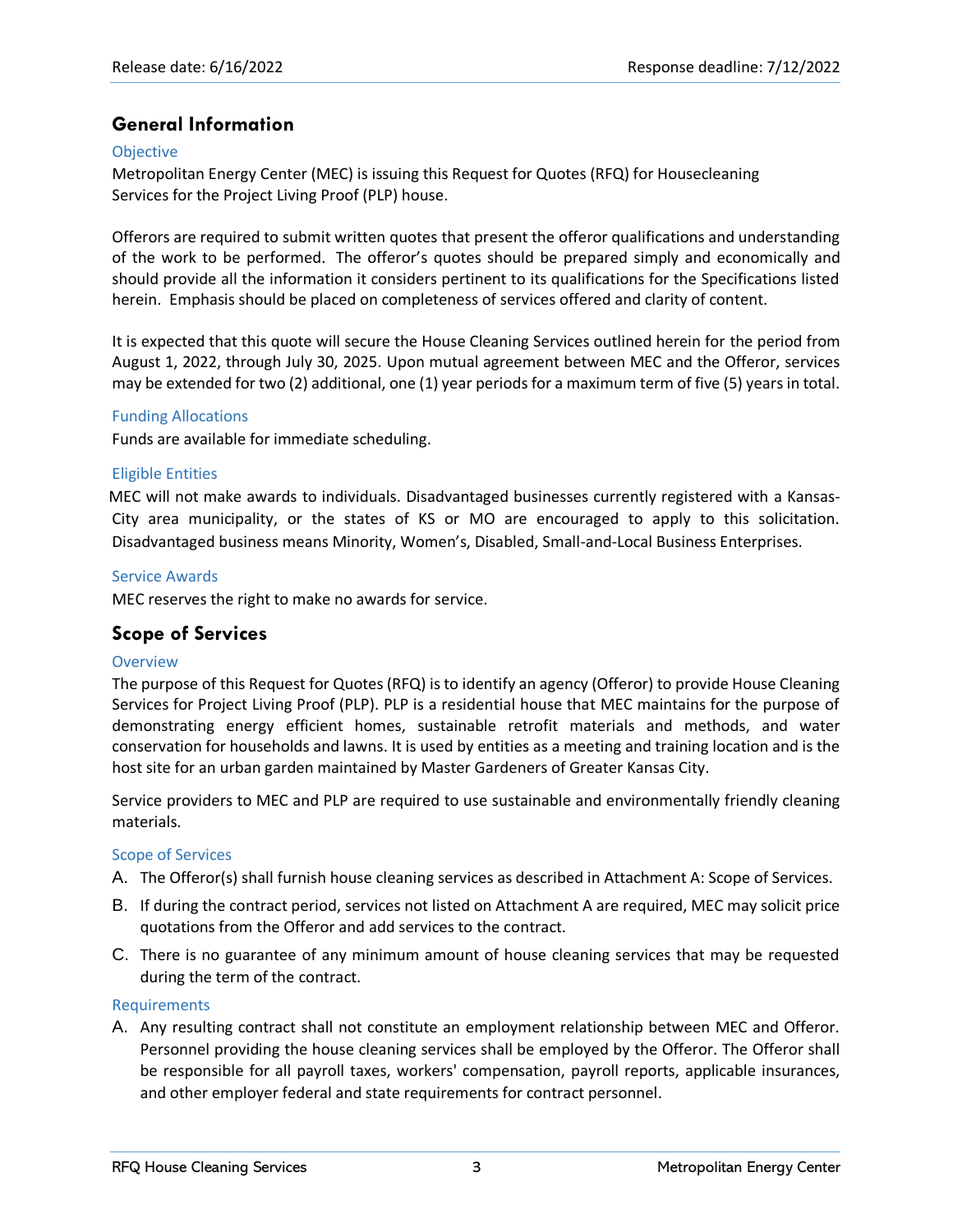- B. The Offeror shall assign a single point of contact to coordinate and assist in any service requests, availability, scheduling, billing, contract compliance requirements, reports and problem solving. When requested, the Offeror must meet periodically with MEC to discuss house cleaning requirements.
- C. MEC will assign, and identify to the Offeror, the person(s) who is authorized to request services. A telephone call or email from MEC authorized representative, along with a job requisition, shall constitute a request for service under this contract. MEC will not pay any invoices without a corresponding signed job requisition.
- D. The Offeror will be paid based on invoices submitted. Invoices shall be submitted by the Offeror to MEC on a periodic basis as specified in your price quote and agreed to by MEC. Invoices may be presented no more frequently than monthly, upon completion of cleaning services. The invoices should include the services provided and dates of service. MEC shall not be liable for invoices that cannot be substantiated by the Offeror.
- E. The Offeror shall be responsible at all times for the actions and work of its personnel.
- F. The cost of travel to the PLP site shall be included in pricing.

#### <span id="page-3-0"></span>All Inclusive Services

Additional work necessary to meet the terms of service under the above scope of work should be identified and included in Quotes.

# <span id="page-3-1"></span>**Response Format & Quote Requirements**

## <span id="page-3-2"></span>General Instructions

To be considered, each Offeror must submit a response to this RFQ using the format provided below. Quotes should be prepared simply and economically providing a straightforward, concise description of the Offeror's ability to meet the requirements of the RFQ.

Responses should be organized into the following Sections:

- A. Cover Page (identify Authorized Negotiator)
- B. Professional Qualifications
- C. References
- D. Agreement to Scope of Services
- E. Price Quote

Quotes, including cover page and table of contents, if provided, will consist of an electronic file responding to the narrative requirements. Each will be submitted on 8.5 x 11 – inch page format with 11- or 12-point font in black text. No hard copy quotes will be accepted. Digital quotes in PDF format must be sent to Jeff Windsor at RFQ@metroenergy.org.

Any confidential/proprietary information should be readily identified, marked and included in ONE (1) additional attached document, separate from the rest of the quote (see Administrative Information-A. Proprietary/Confidential Information).

## <span id="page-3-3"></span>Criteria for Evaluation

All quotes will be reviewed by a Review Committee consisting of MEC staff and other members offering technical evaluations and assistance, as necessary. Offerors will be notified when and if additional information or documentation is required. All information required to complete the quote for funding is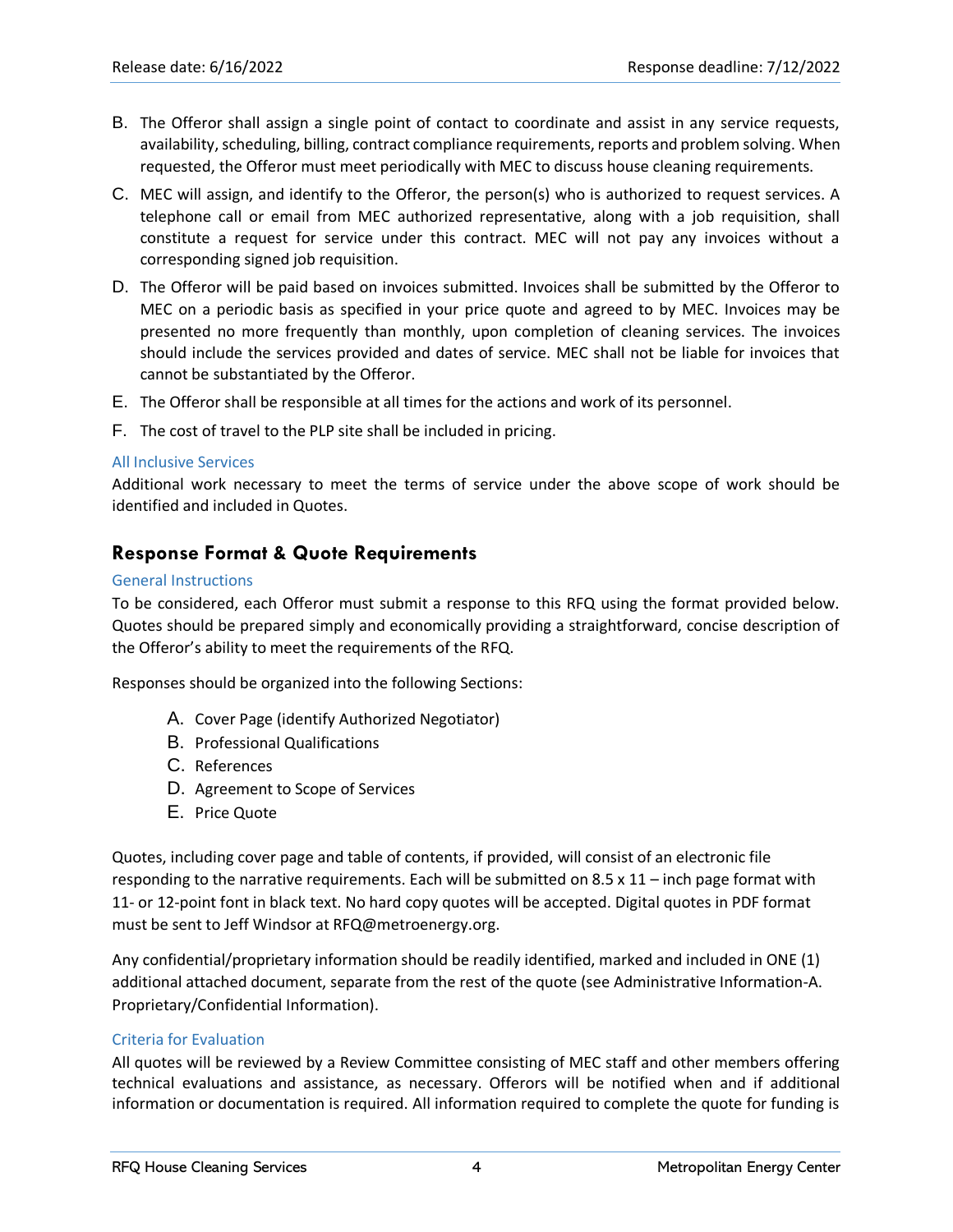provided in this RFQ. Any additional information pertaining to submissions, including email and phone calls, will not be considered once the review process is under way.

When evaluating quotes, the Review Committee will consider the following criteria. The overall quality of the quote, containing all required information in a clear and concise format, is a prevailing consideration throughout all categories. The potential maximum number of points is listed to the right for each category.

| <b>CATEGORY</b>                       | <b>Points</b> |
|---------------------------------------|---------------|
| <b>QUALIFICATIONS</b>                 | 25            |
| <b>REFERENCES</b>                     | 25            |
| <b>AGREEMENT TO SCOPE OF SERVICES</b> | 20            |
| <b>PRICE QUOTE</b>                    | 30            |
|                                       |               |
| <b>TOTAL</b>                          | 100           |
|                                       |               |

The following describes the elements that should be included in each of the quote sections and the weighted point system that will be used for evaluation of the quotes.

- A. Cover Page Contents
	- 1. Full name and address of your organization and, if applicable, the branch office or other subsidiary element that will perform, or assist in performing, the work hereunder.
	- 2. Name, email and phone number of quote contact.
	- 3. If applicable, state MBE and/or WBE certifications
	- 4. Identify the Authorized Negotiator. Provide the name, phone number, and email address of the person(s) in your organization authorized to negotiate an agreement with MEC
- B. Qualifications 25 points
	- 1. Indicate whether your firm operates as an individual, partnership, or corporation. If as a corporation, include whether it is licensed to operate in the State of Missouri.
	- 2. Include the name of executive and professional personnel by skill and qualification that will be employed in the work. Qualifications and capabilities of any employee/subcontractors must also be included.
	- 3. State history of the firm, in terms of length of existence, types of services provided, etc. Identify the technical details that make the firm uniquely qualified for this work.
	- 4. Describe MBE/WBE status and certifications. If the Offeror is certified as MBE or WBE with a local municipality/state, give type of certification, date of certification and history. Submit evidence that the certification is current.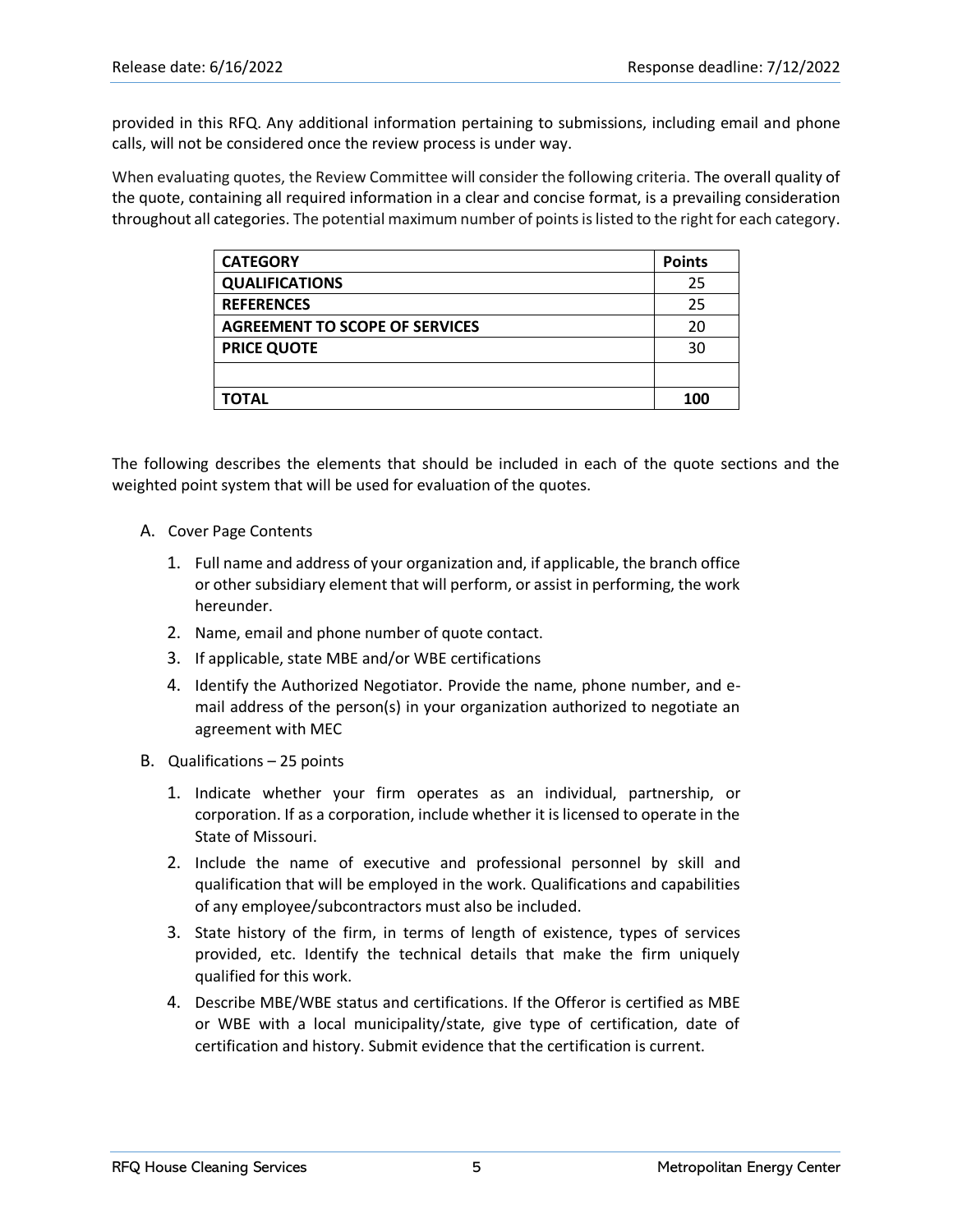C. References – 25 points

A list of 5 client references must be provided. It shall include the reference's name, address, telephone number, and contact person, as well as description of Offeror's work for the reference.

D. Agreement to Scope of Services – 20 points

State your agreement to Attachment A: Scope of Services. You may Agree or Agree with Exceptions. If you highly recommend deviation from the scope as written, you must provide a full description of the exceptions to the scope, including which lines are removed or modified and what lines are added. Failure to provide a full description of any exceptions will result in a determination of ineligibility for selection.

E. Price Quote - 30 points

Offeror shall prepare and submit a price quote, specifying whether it is based on time and materials or on cleaning deliverables. If the former, price quotations are to include the names, title, hourly rates, overhead factors, and any other relevant details for pricing key staff that would likely be involved with projects. Offeror shall be capable of justifying the details of the price quote relative to personnel costs, overhead, how the overhead rate is derived, material and time.

The following format is suggested:

The undersigned hereby submits the following proposal for the costs of cleaning services for MEC's Project Living Proof (PLP):

| Project Living Proof 2X/Month Duties |                                                  |  |
|--------------------------------------|--------------------------------------------------|--|
|                                      | Project Living Proof Quarterly Only Duties       |  |
|                                      | Project Living Proof Spring and Fall Only Duties |  |

## <span id="page-5-0"></span>**Questions**

Offerors are encouraged to submit questions in writing to Jeff Windsor at Metropolitan Energy Center at [rfq@metroenergy.org](mailto:rfq@metroenergy.org) by **June 28, 2022**. MEC will try to respond to all questions publicly via an FAQ on its website[, metroenergy.org/](http://metroenergy.org/)procurement, by **June 30, 2022**. Emails should use the subject line: "Query for House Cleaning RFQ". There will be no Pre-Quote Meeting for this solicitation.

#### <span id="page-5-1"></span>Quote Submission

Quotes must be received by **July 12, 2022**. MEC is not responsible for technical or transmittal issues when submitting a quote. All quotes with a MEC inbox timestamp of **2:00 PM CST** or after will automatically be disqualified from the current selection round with no exceptions.

Only electronic quotes will be accepted. Hard copy quotes will not be accepted. Please e-mail your quote to [RFQ@metroenergy.org](mailto:RFQ@metroenergy.org) subject: **"House Cleaning Services–<Organization/Company Name>".** Quotes, including cover page and table of contents, will consist of an electronic file responding to the narrative requirements. Again, Confidential/Proprietary information must be readily identified, marked and separated/packaged from the rest of the quote material. MEC requests that all materials be included as attachments to one email. Offerors will receive an e-mail response notification of the receipt of their quote within two business days upon submission.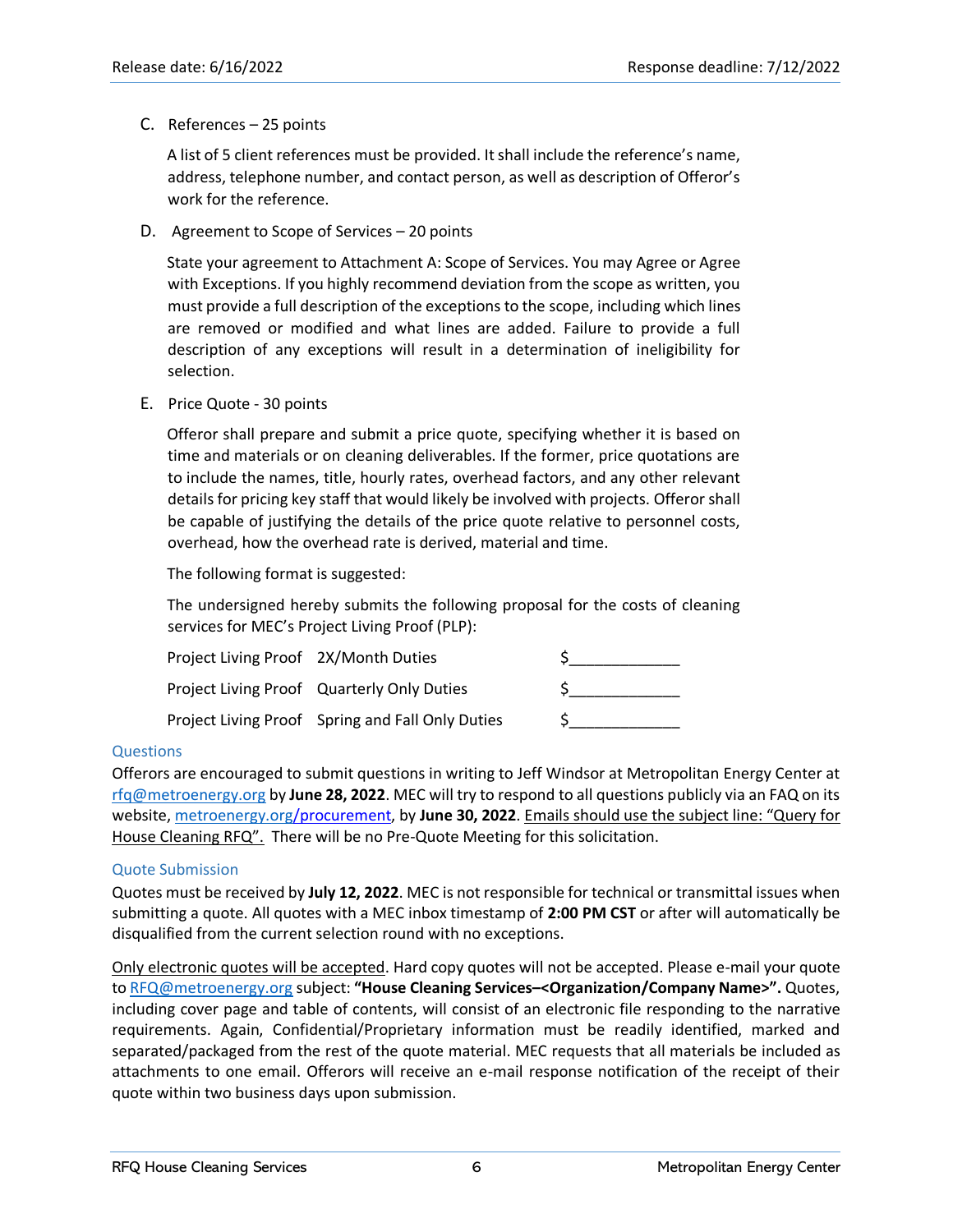# <span id="page-6-0"></span>**Administrative Information**

## **A. Proprietary/Confidential Information**

Any restrictions of the use of or inspection of material contained within the quote shall be clearly stated in the quote itself. Written requests by the Offeror for confidentiality shall be submitted to MEC in advance of the quote submission deadline, along with the quote material. The Offeror must state specifically what elements of the quote are to be considered confidential/proprietary.

Confidential/Proprietary information must be readily identified, marked and separated/ packaged from the rest of the quote. Co-mingling of confidential/proprietary and other information is not acceptable. Neither a quote in its entirety, nor quote price information will be considered confidential and proprietary. Any information that will be included in any resulting Agreement cannot be considered confidential.

## **B. Organizational Conflict of Interest – Requirements of this Quote and Subsequent Agreement**

Any business entity or person is prohibited from being awarded an Agreement, if the business entity or person has an "Organizational Conflict of Interest"—as described below--with regard to this solicitation and the resulting Agreement. Offerors should provide a brief written statement noting any conflict of interest within the "Organizational Conflict of Interest" section of the Quote.

No person or business entity engaged by MEC to prepare the original quote, or who has access prior to the solicitation to sensitive information related to this procurement process, including, but not limited to requirements, statements of work, or evaluation criteria, will be eligible to directly or indirectly submit or participate in the submission of a Quote for this solicitation. MEC considers such engagement or access to be an Organizational Conflict of Interest, which would cause such business entity or person to have an unfair competitive advantage.

If MEC determines that an Organizational Conflict of Interest exists, MEC has discretionary power to cancel the Agreement award. In the event the Awarded Offeror was aware of an Organizational Conflict of Interest prior to the award of the Agreement and did not disclose the conflict to the procuring Offeror, MEC may terminate the Agreement for default.

#### **C. RFQ Response Material Ownership**

MEC has the right to retain Offerors' original RFQ Submission and other RFQ response materials for its files. As such, MEC may retain or dispose of all copies as is lawfully deemed appropriate. MEC has the right to use any or all information/material presented in reply to the RFQ, subject to limitations outlined in the section, Proprietary/Confidential Information. Offeror expressly agrees that MEC may use the materials for all lawful purposes, including the right to reproduce copies of the material submitted for purposes of evaluation, and to make the information available as required by law or regulation.

#### **D. Binding Offer**

A Quote submitted in response to this RFQ shall constitute a binding offer. Acknowledgment of this condition shall be indicated by the signature of an officer of the Offeror legally authorized to execute contractual obligations and shall bind the Offeror to the quote. By submitting a quote, the Offeror affirms its acceptance of the terms and requirements of this RFQ, including its attachments and appendices, without exception, deletion, or qualification, and does so without making its offer contingent. The Offeror further agrees to cooperate with MEC and expedite the contracting process upon notice of award.

#### *MEC reserves the right to make partial awards or no awards.*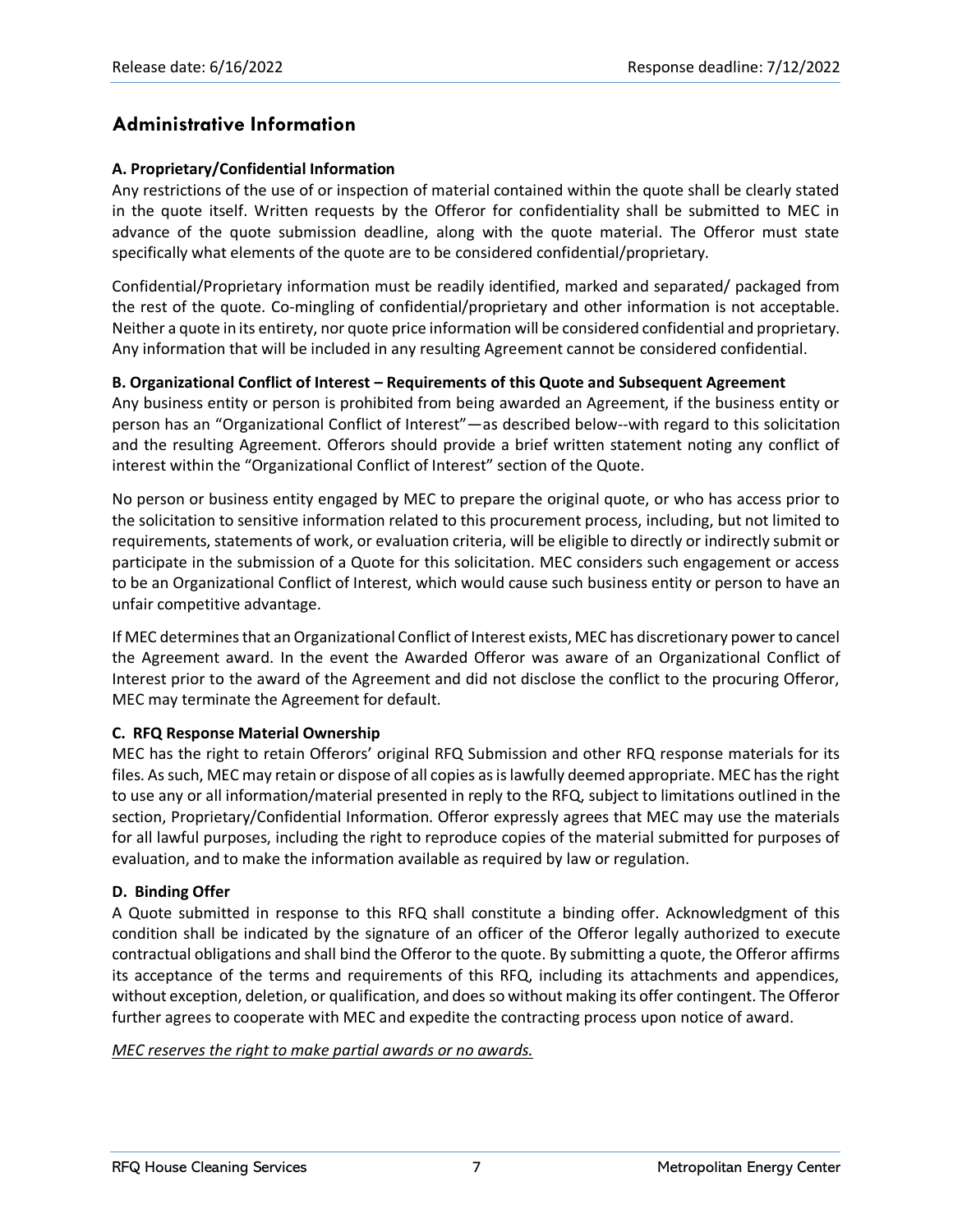## **E. Debarment and Suspension**

By submitting a quote in response to this RFQ the Offeror certifies that it, its principals, and proposed subcontractors (if any):

- Are not presently debarred, suspended, proposed for disbarment, declared ineligible, or voluntarily excluded from covered transactions by any Federal debarment or agency;
- Have not within a three-Year period preceding the Due Date of this quote been convicted of or had a civil judgment rendered against them for commission of fraud or a criminal offense in connection with obtaining, attempting to obtain, or performing a public (Federal, State or local) transaction or Agreement under a public transaction; violation of Federal or State antitrust statutes or commission of embezzlement, theft, forgery, bribery, falsification or destruction of records, making false statements or receiving stolen property;
- Are not presently under investigation for, indicted for or otherwise criminally or civilly charged by a governmental entity (Federal, State or local) with commission of any of the offenses enumerated in Paragraph IV.K.2 of the Code of Federal Regulations (CFR); and
- Have not within a three-Year period preceding the Due Date of this quote had one or more public transactions (Federal, State, or local) terminated for cause or default.

If the Offeror is unable to certify to any of the statements in this certification, an explanation must be provided as an attachment to the quote. The inability of the Offeror to provide the certification will not necessarily result in disqualification of the Offeror. The explanation will be considered in connection with MEC's determination whether to select an Offeror.

## **F. Disclaimer**

All statistical and fiscal information contained within this RFQ, and any amendments and modifications thereto, reflect the best and most accurate information available to MEC at the time of RFQ preparation. No inaccuracies in such data shall constitute a basis for legal recovery of damages or protests, either real or punitive, except to the extent that any such inaccuracy was a result of intentional misrepresentation by MEC.

## **G. IRS Form W-9**

Offeror will be required to provide MEC an IRS Form W-9.

## **H. Incurred Costs**

MEC is not liable for any cost incurred by the Offeror prior to issuance of a legally executed Agreement, purchase order or other authorized acquisition document.

#### **I. Compliance with all Federal, State and Municipal Laws and Regulations**

Successful Offerors shall comply with applicable Federal, State, and local laws and regulations in the performance of all work under resulting Agreement. Offeror shall obtain all Federal, State, and local permits, authorizations, and approvals of all work performed under the Agreement.

# <span id="page-7-0"></span>**Award Determination**

Additional information may be requested from Offerors by MEC prior to final award determination. MEC is under no obligation to fund any quote and reserve the right to deny quotes for any reason. Quotes meeting all the program's general policy guidelines may not necessarily receive an award. MEC reserves the right to delay any decision due to budgetary constraints.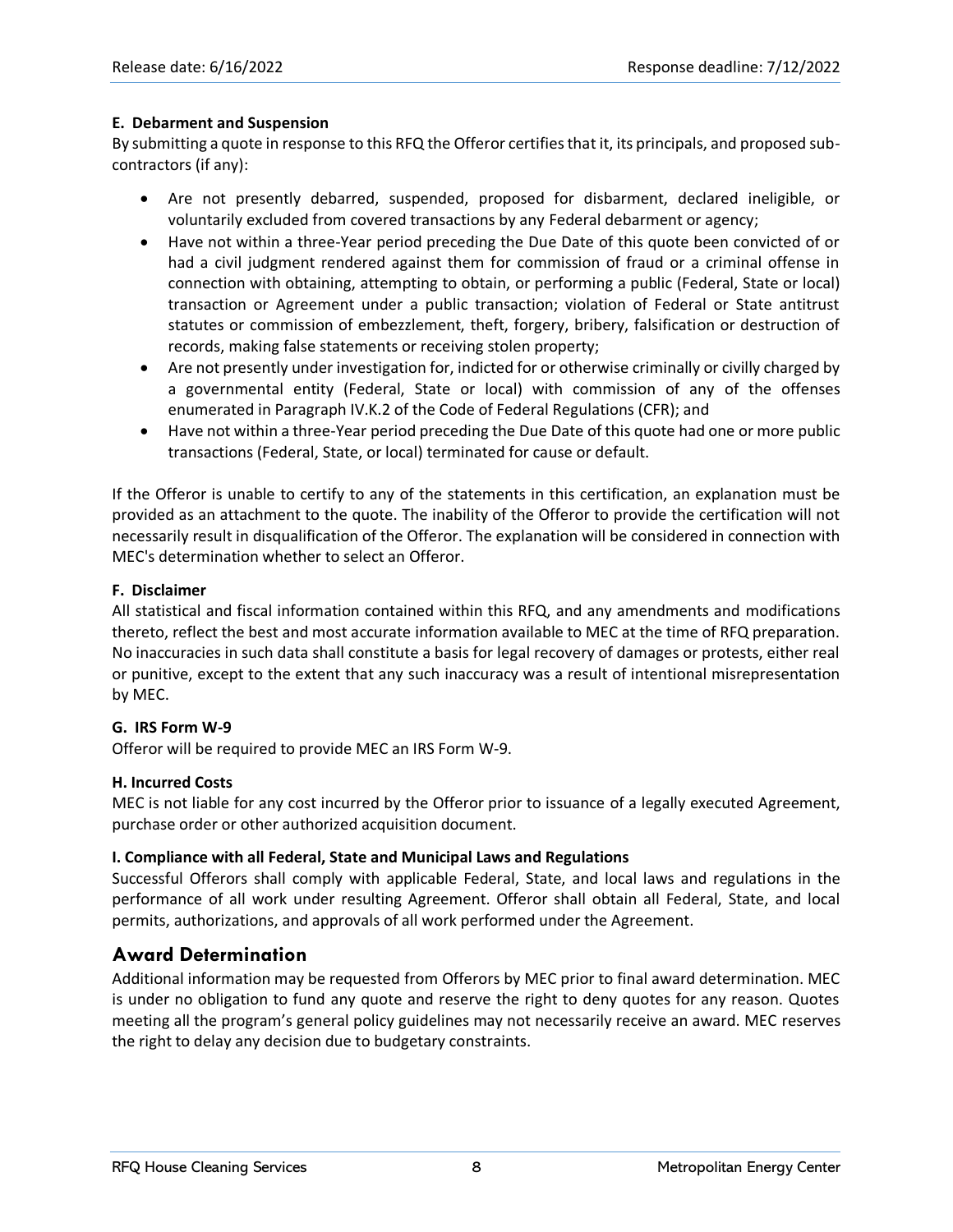MEC reserves the right to vary from the evaluation criteria listed within this document during the bid solicitation period as necessary or appropriate. Any modifications to evaluation criteria will be posted to MEC's website. It is the responsibility of the Offeror to check for these changes.

The selection notices are anticipated to be made in mid-late July, 2022, and Offerors will be notified of the Review Committee's determinations via email. Awardees are expected to sign and return the Agreement to MEC within 2 weeks of receiving the document unless otherwise noted in writing by the MEC Contract Specialist.

For Information:

**Jeff Windsor, Contract Specialist Metropolitan Energy Center 300 East 39th Street Kansas City, MO 64111 [jeff@metroenergy.org](mailto:jeff@metroenergy.org)**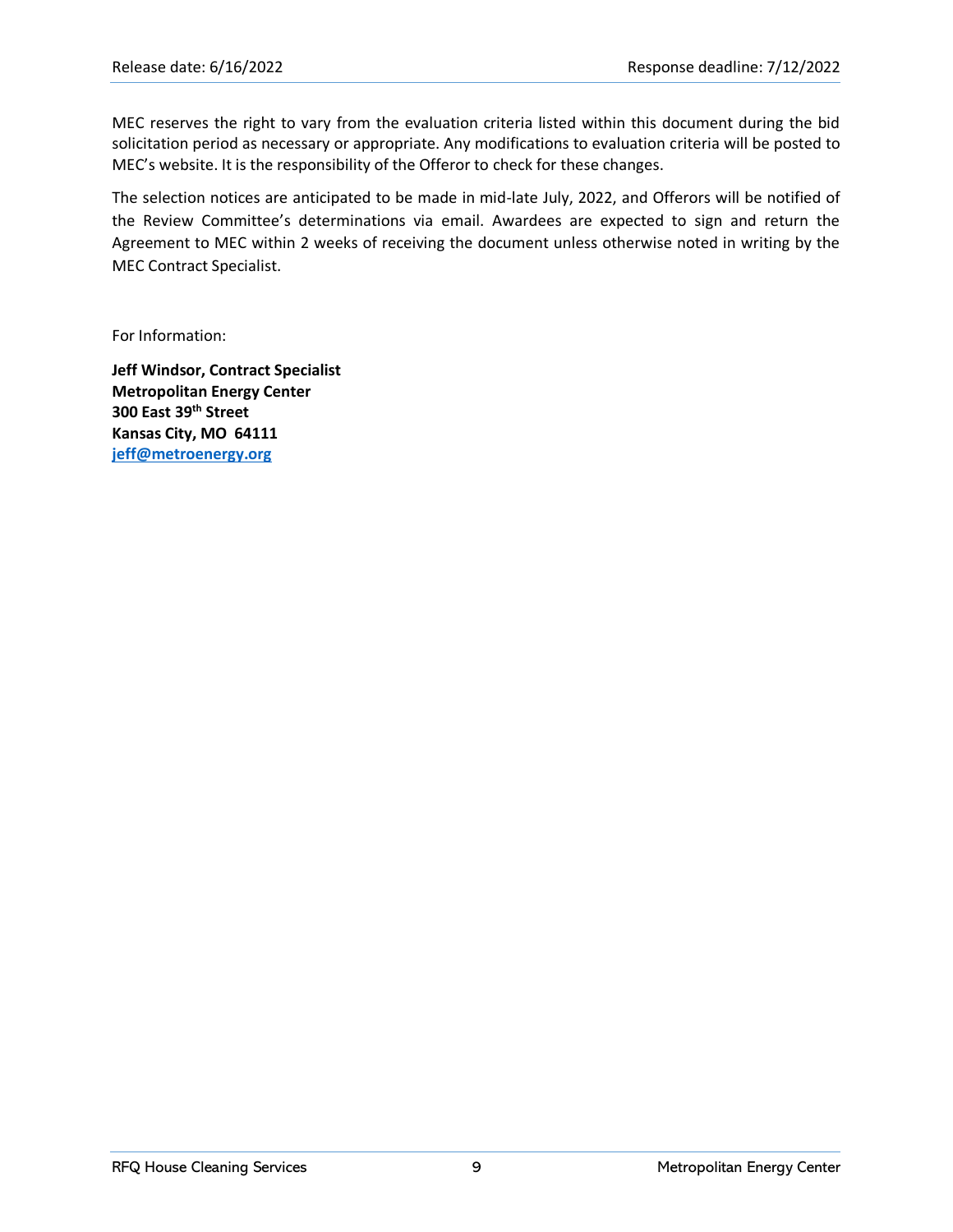# <span id="page-9-0"></span>**Attachment A: Scope of Services**

#### **Specifications**

The specifications outline the requirements for housecleaning services for the Project Living Proof (PLP) house. The address and approximate square footage is outlined to assist you in your quote.

A walkthrough can be scheduled by appointment to view the house beforehand.

#### **Building List**

| $\bullet$ | Project Living Proof (PLP) - | 917 E. Cleaver II Blvd., Kansas City, MO 64110                                                                                                                                               |  |
|-----------|------------------------------|----------------------------------------------------------------------------------------------------------------------------------------------------------------------------------------------|--|
|           | 2 floors $-1,350$ sq. ft.    | Interior - 2 floors - approximately 1,350 square feet. Includes<br>all downstairs rooms and stairs from first to second floor. On<br>the second floor, hallway, bathroom and conference room |  |
|           |                              | only, plus stairs to third floor. There is no carpeting<br>throughout, no drapes, and very little upholstered furnishing.                                                                    |  |

#### **Entrance(s), Lobby, Reception Area, Hallways, General Rooms, and Conference Room 2X/Month:**

- 1. Empty all trash receptacles, replace liners, as needed, and remove trash.
- 2. Thoroughly dust all horizontal and vertical surfaces, including windowsills, ledges, moldings, pictures, office furniture and all manner of furnishings.
- 3. Vacuum walk off mats and traffic lanes.
- 4. Dust mop hard surface floors.
- 5. Damp mop hard surface floors, taking care to get into corners, along edges and beneath furniture.
- 6. Sanitize doorknobs within an 8-inch radius of the knob.

#### **Quarterly:**

- 1. Thoroughly mop all flooring, taking care to get into corners, along edges and beneath furniture.
- 2. Spot wipe walls, light switches, and doors removing fingerprints, smudges, and spills.
- 3. Complete all high dusting, including exhaust fans and air ventilators within reach.

#### **Spring and Fall:**

- 1. Thoroughly wash windows (interior and exterior on ground level) on both sides.
- 2. Damp wipe all window/glass frames (Weather permitting)
- 3. Dust horizontal blinds.

#### **Restrooms (2)**

#### **2X/Month:**

- 1. Empty all trash and sanitary napkin receptacles, replace liners, as needed and wipe receptacles clean. Remove trash to a collection point.
- 2. Stock towels, tissue, and hand soap. Wipe/polish dispensers as needed.
- 3. Toilets to be cleaned and sanitized inside and outside. Polish bright work.
- 4. Toilet seats to be wiped clean on both sides.
- 5. Scour and sanitize all sinks and basins. Polish bright work.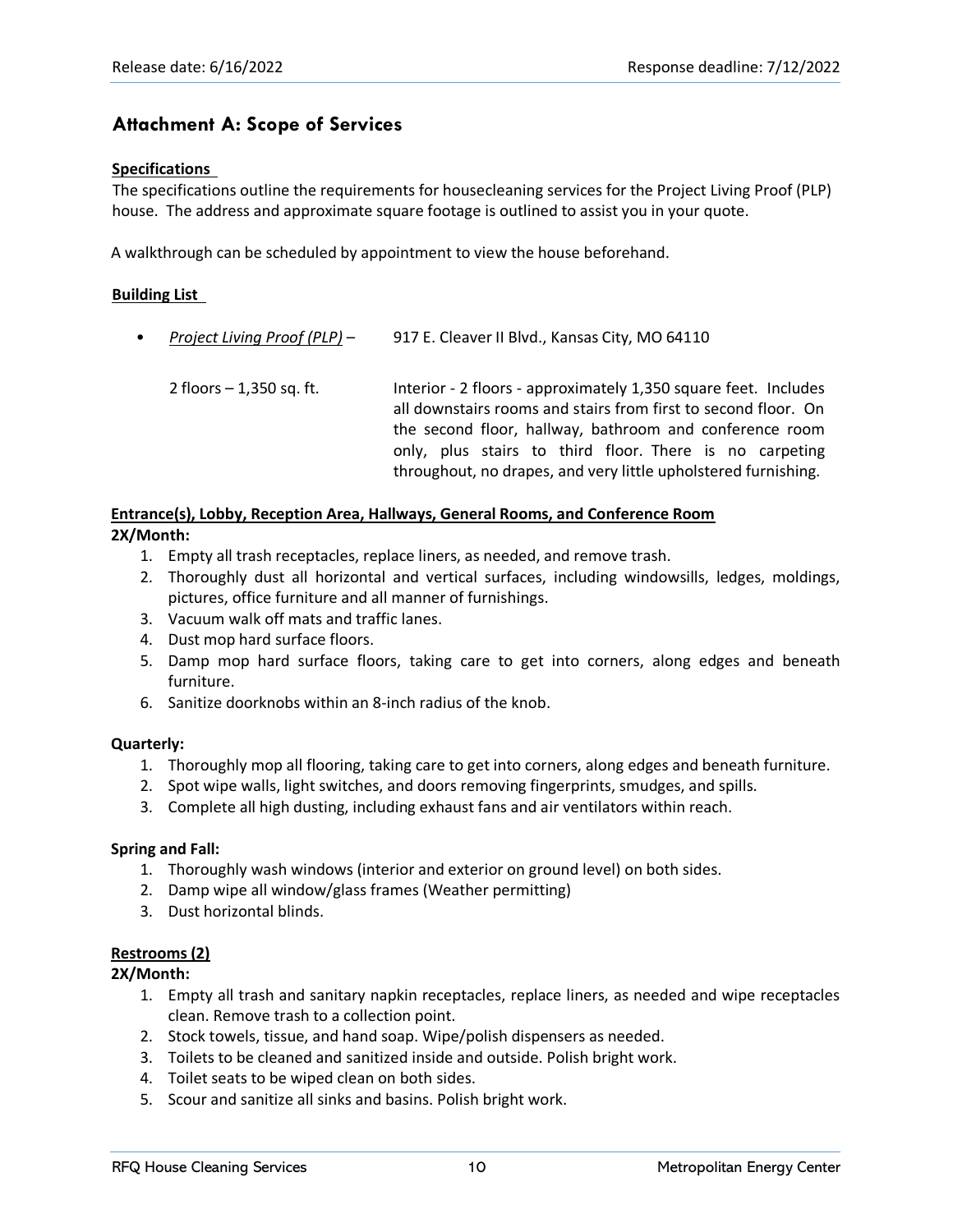- 6. Remove splash marks from walls around basins.
- 7. Dust horizontal surfaces, including partitions, top of mirrors, and frames. Clean and polish mirrors.
- 8. Dust mop hard surface floors.
- 9. Damp mop hard surface floors, taking care to get into corners, along edges and beneath furniture.
- 10. Report any restroom repairs needed to the maintenance contact.

#### **Quarterly:**

- 1. Spot wipe walls, light switches, and doors removing fingerprints, smudges, and spills.
- 2. Thoroughly mop all flooring, taking care to get into corners, along edges and beneath furniture.
- 3. Complete all high dusting, including exhaust fans and air ventilators within reach.

#### **Spring and Fall:**

1. Thoroughly scrub and rinse ceramic floors.

#### **Kitchen**

**2X/Month:** 

- 1. Fill and run dish washer on arrival and empty before leaving.
- 2. Launder napkins and cleaning cloths, if any, upon arrival. Run dryer before leaving.
- 3. Empty all trash receptacles, replace liners, as needed, and remove trash to a collection point.
- 4. Wipe clean fronts, tops, and sides of trash receptacles.
- 5. Stock and wipe/polish dispensers as needed.
- 6. Damp wipe counters.
- 7. Clean and sanitize sink
- 8. Spot clean cabinets and exterior of appliances to present a neat appearance.
- 9. Clean interior of microwave and countertop appliances, removing food particles and stains.
- 10. Dust mop hard surface floors.
- 11. Damp mop hard surface floors, taking care to get into corners, along edges and beneath furniture.

#### **Quarterly:**

- 1. Spot wipe walls, light switches and doors removing fingerprints, smudges and spills.
- 2. Complete all high dusting, including exhaust fans and air ventilators within reach.

#### **Spring and Fall:**

- 1. Thoroughly wash windows (interior and exterior on ground level; interior only on second/etc. floor) and partition glass on both sides. Damp wipe all window/glass frames. (Weather permitting.
- 2. Dust horizontal blinds.

#### **Building Grounds (decking, sidewalks and walkways)**

#### **2X/Month**:

- 1. Clear outside area including decking, sidewalks, and walkways, removing litter and debris.
- 2. Notify management of any concerns regarding visitor safety.